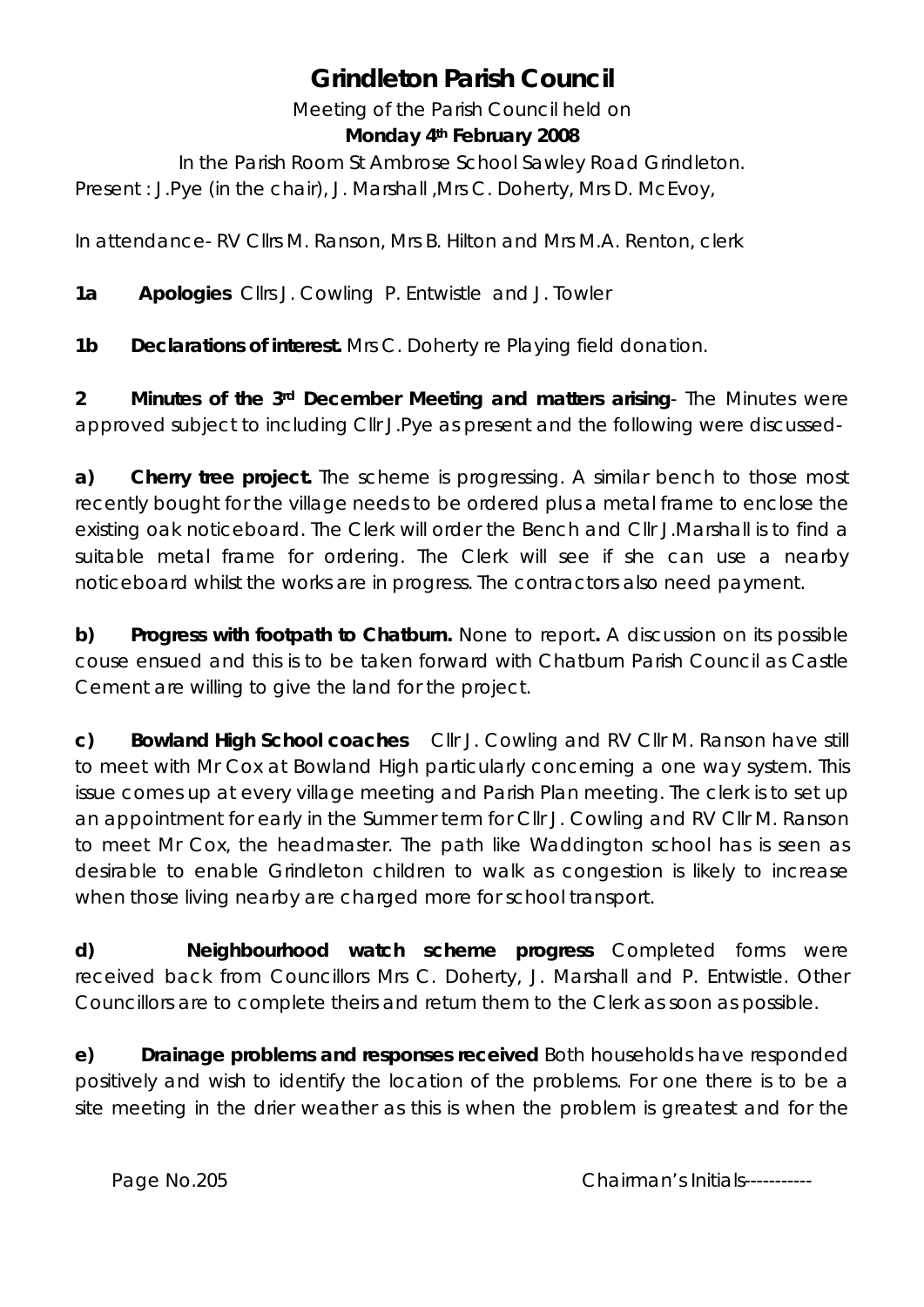other, Cllr J. Marshall has a plan of the ownership and is to identify more precisely where the problem is.

**f) Millennium Wood path** The Clerk reported the response she had received from the Woodland Trust from Grantham. This Trust expressed sympathy for the fall reported but did not favour formal stone paths. They prefer the sustainable option of grass paths which are maintained by mowing 3 or 4 times a year. Councillors were dissatisfied with this response and the Clerk is to suggest the Woodland Trust has a duty of care to walkers invited into the woodland (its purpose). RV Cllr M. Ranson also suggested asking the Trust to trim back the wood by Duck Lane as these properties all mention damp and loss of light despite the trees being some distance form the houses.

**1. Parish Plan** The Questionnaire is being circulated currently. It has taken some time to try to make this user friendly but it is still lengthy. Councillors are to encourage their neighbours to complete this as it will provide essential background information and views of residents for future planning/bids for financing schemes.

### **4. Planning Matters since the last meeting**

**4.1 Current Planning Application** Councillors considered Application **03/08/0074** at the meeting -Demolition of Horsa building and replacement with a single storey music facility comprising of music room/media /recording room no 2 practice rooms recording control room disabled WC stores Plant Room and Verandah at Bowland High School Riversmead Grindleton.

The present ugly building is to be replaced. Whilst it was not clear that pupil numbers are to increase with this particular development, the transport issues at the school remain a serious problem (as expressed under item 2c) and this point needs to be included in the response. Cllr J. Marshall is to draft a response to forward to the Clerk before 13th Feb.

**4.2 Comments made on applications received-** These were noted as follows-

## **4.2.1 Re : Modification of condition 5 of Planning Consent 3/2007/0691P to allow the facility to open on Sundays between 10am and 4pm at Greendale Hill Grindleton BB74QR.**

The Parish Council had no objections. However, RV Cllr M. Ranson commented that the residents in Duck Lane had been unhappy about the Sunday extension as the owner will not be controlling the traffic which is likely to be by large removal vans. In view of this, RVBC has granted a probationary one year to see how the business works in practice. There will also be CCTV.

#### **4.2.2 Re Erection of domestic garage to replace existing car port at Green End Sawley BB7 4RS**

Page No.206 Chairman's Initials------------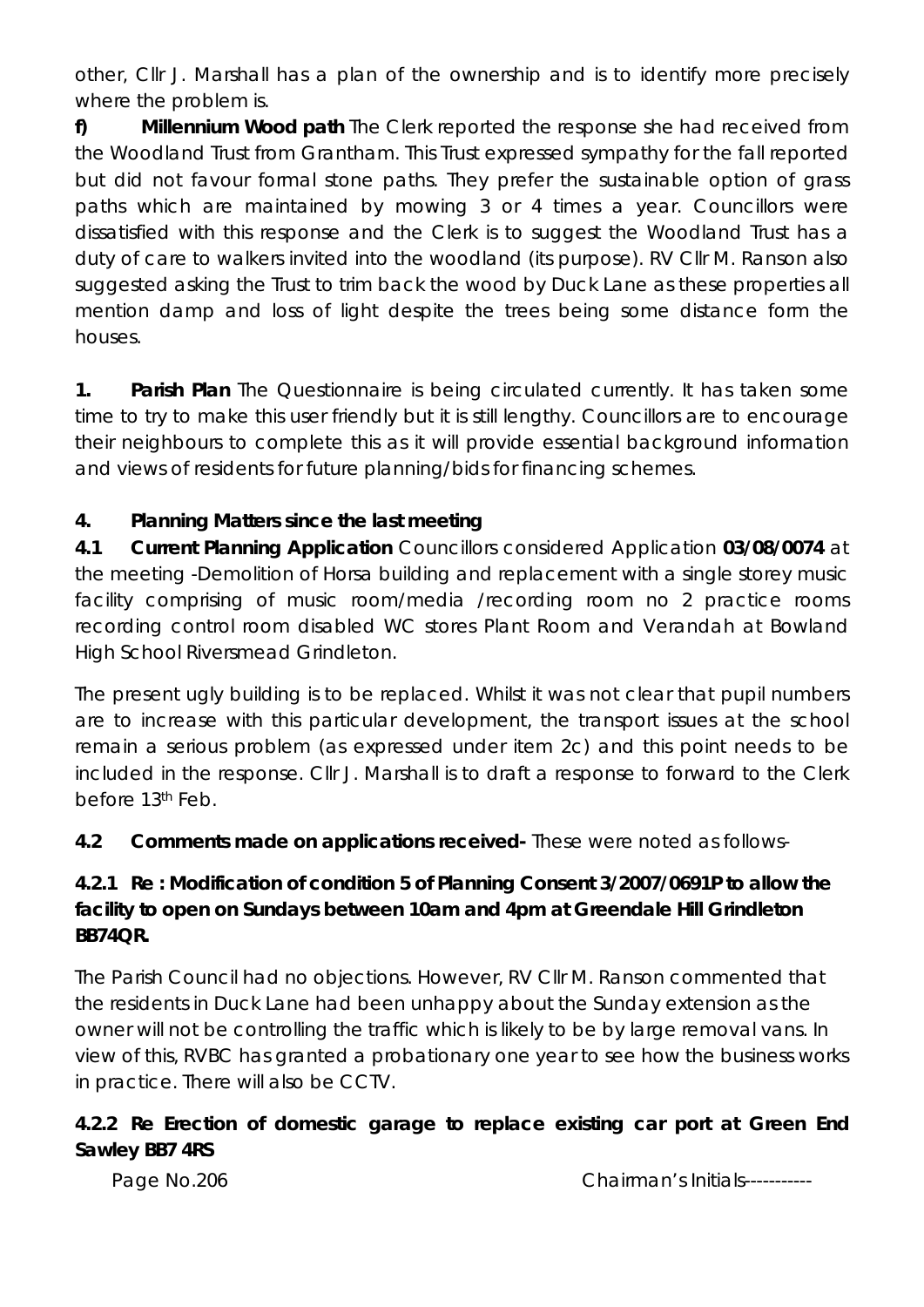The Parish Council objected for the following reasons-It is sited inappropriately for a large double garage and would have an adverse visual effect on the surrounding properties.

However the Council would not object to the garage being sited at the side and to the east of the main house, adjoining or located near to the existing Garages.

#### **5. Financial Matters**

**5.a-** At the start of the meeting the Current account stood at £1934.20 and Deposit account at £5617.57

The following payments were approved-

| £                 | Who to                                                              | What for                                                               | Legal Power                       |
|-------------------|---------------------------------------------------------------------|------------------------------------------------------------------------|-----------------------------------|
| 34.03<br>5.96     | John Groom<br><b>VAT</b>                                            | Hosting website                                                        | S111 LGA 1972                     |
| £249.99<br>£19.44 | Clerks Honorarium (to end of<br>financial year)<br>Clerks expenses  | Total payment =<br>£269.43                                             | S112 LGA 1972                     |
| 12.50             | Mrs C.Langley                                                       | Refund for<br>overpayment<br>when giving up her<br>allotment           | <b>S10 Allotments Act</b><br>1950 |
| t.b.a             |                                                                     | Seat for cherry tree<br>project                                        | S111 LGA 1972                     |
| t.b.a             |                                                                     | Metal frame to<br>enclose<br>noticeboard                               | S111 LGA 1972                     |
| 5.76<br>27.08     | Printing for local plan<br>Postage to distant properties,<br>labels | N.Kelly= Total<br>£114.09                                              | S111 LGA 1972                     |
| 81.25             | and Delivery of Questionnaires                                      |                                                                        |                                   |
| 38.00<br>6.65     | Printing questionnaire for local<br>plan<br>VAT                     | $RVBC = Total E44.65$                                                  | S111 LGA 1972                     |
| t.b.a             | <b>Whalley Parish Council</b>                                       | <b>Balance for</b><br>lengthsman                                       | S111 LGA 1972                     |
| t.b.a.            | Community Futures for return<br>envelopes and analysing<br>answers  | To authorise for<br>payment before<br>end of financial<br>year         | S111 LGA 1972                     |
| 304.37<br>21.85   | Mrs M.A.Renton                                                      | Parish Plan-time<br>spent to date and<br>expenses, total<br>$= 326.22$ | S112 LGA 1972                     |
| 81.25             | Payment to K.Hopkinson<br>village volunteer to distribute           |                                                                        | S111 LGA 1972                     |

Page No.207 Chairman's Initials-----------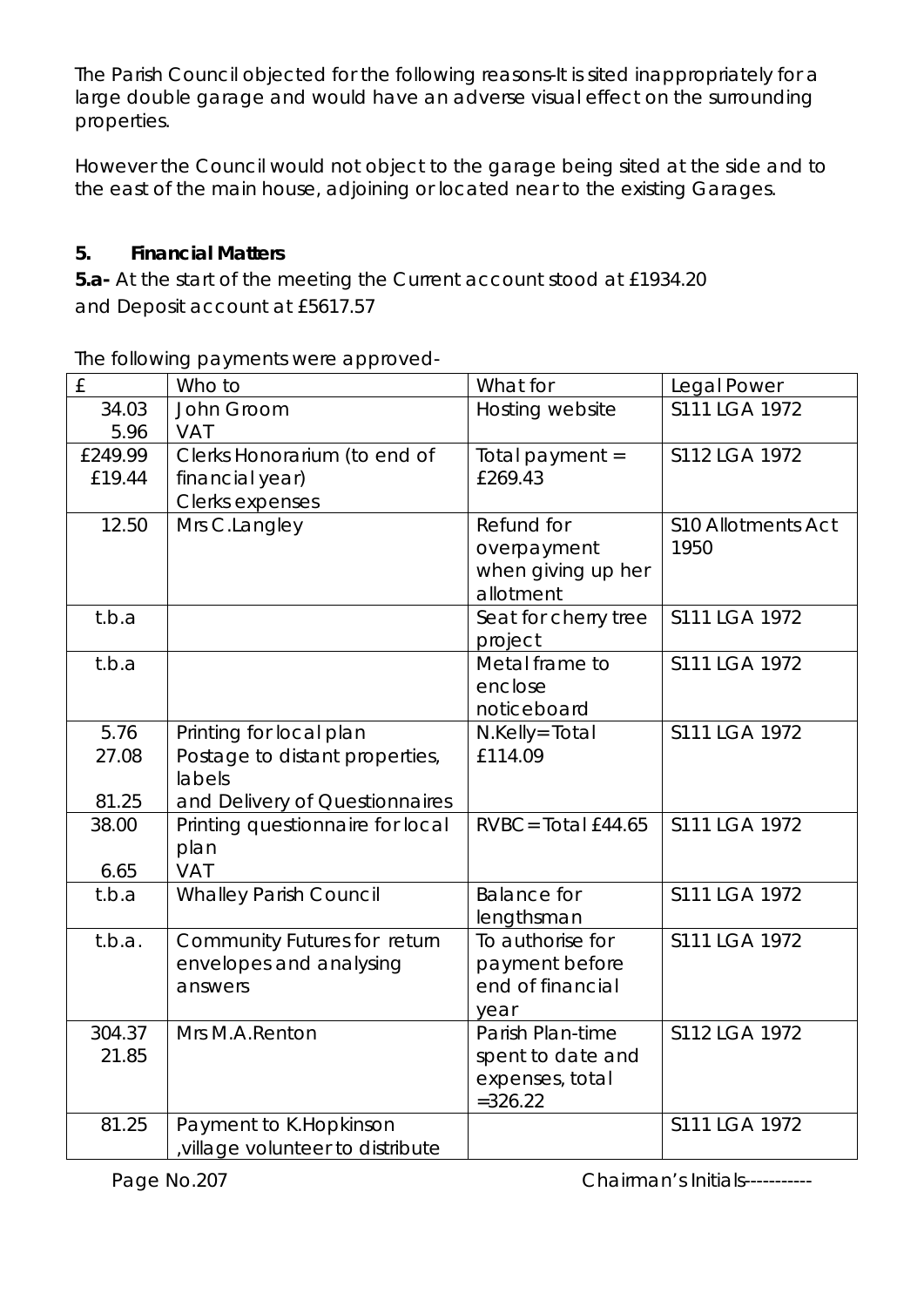|        | Parish Plan questionnaires                                  |                                                       |               |
|--------|-------------------------------------------------------------|-------------------------------------------------------|---------------|
| 500.00 | <b>Grindleton Playing field</b>                             | To ratify this sum<br>already given for<br>the swings | S137 LGA 1972 |
| t.b.a  | Contractors for the Cherry Tree<br>project- payment to date |                                                       | S111 LGA 1972 |
|        | £888.13   Total (Known sums)                                |                                                       |               |

b) The updated budget was distributed and discussed. It was commented that Green Lane is again clogging up despite the drainage works done.

#### **6. Correspondence requiring action**

6.1 LCC Environment Directorate had written concerning the forthcoming rewaterprooofing and **repainting of Grindleton bridge** and the Parishb Councillors views on the colour. After some debate and a vote, a dark green colour , similar to British Racing Green was selected.

6.2 The Parish Council has been asked to support the **possible extension of the Colne to Skipton railway**, by the Skipton-East Lancashire Rail Action Partnership. After hearing from RV Cllr M. Ranson that this is an exciting possible extension of the rail network (which may later include Clitheroe-Skipton), Cllrs agreed to send a support letter mentioning future extensions to Clitheroe.

6.3 The Clerk outlined **training courses** on a) Chairmanship, b) Planning and C0 Quality Parish Scheme at Preston ( Tues evenings). No one was interested in going this time.

6.4 Ribble Valley's CAB newsletter highlighted **closure of Rural Post Offices**. This has been a live issue in the local press and in view of the importance to local shops/post offices, Cllrs agreed to write to oppose further closures.

6.5 The useful **RVBC leaflet on flooding** was noted.

6.6 Cllrs noted the **draft Lancashire Fire & Rescue Service Management Plan 2008/11** is available for comments on [www.Lancsfire.gov.uk/index.asp.](http://www.lancsfire.gov.uk/index.asp)

6.7 Ribble Valley Borough Council elections section require new **Acceptance of office and Register of interest forms** from all Parish Councillors following the May 2007 elections. Forms were distributed and are to be returned to the Clerk as soon as possible, for forwarding to RVBC